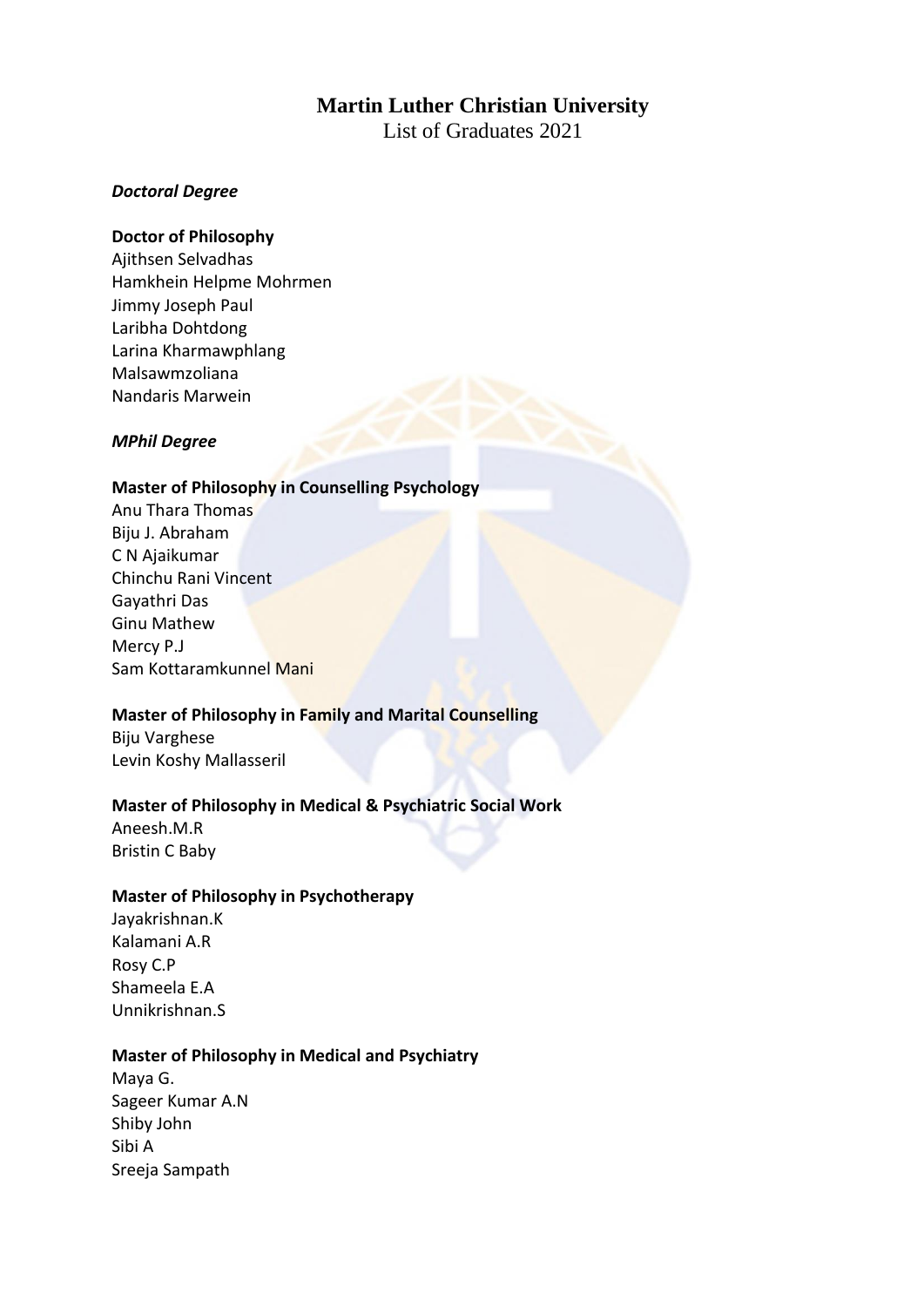# **Master of Philosophy in Community Development**

Sandeep Jacob

# *Post Graduate Degree*

**Master of Science in Medical Laboratory Technology**

Bansiewdorlin Lyngkhei Dahundashisha Hujon Daiohi Dhar Deingaitki Langbang Recona Lyngdoh Rosemelita Biam

# **Master of Science in Medical Imaging Technology**

Hushili Achumi Lalhmachhuani N. ST. Beibyhnadaopha Pynhunlin Lyngdoh R. Lalnunsangi

# **Master of Science in Nutrition and Dietetics**

Damelari Ryntathiang Daphawa Owroi Bareh Faviola Nongrang Gloria Nongrum Kavicali Achumi Lady Hillary Solo La-I-Shisha Kharsati Medarishisha Marbaniang Mhaliebeinuo Swu Mousumi Das Ribashisha Kharkongor Sengnatchi M. Sangma Zothanpui Pautu

# **Master of Science in Environmental Sciences**

Banudshan Lawriniang Baphrangdor Thangkhiew Evanylla Pala Josiah Rongmei Merijoy Nongsiej Reple Buam Rubu Napi Samhunlang M Nongdhar Yoowanka Dkhar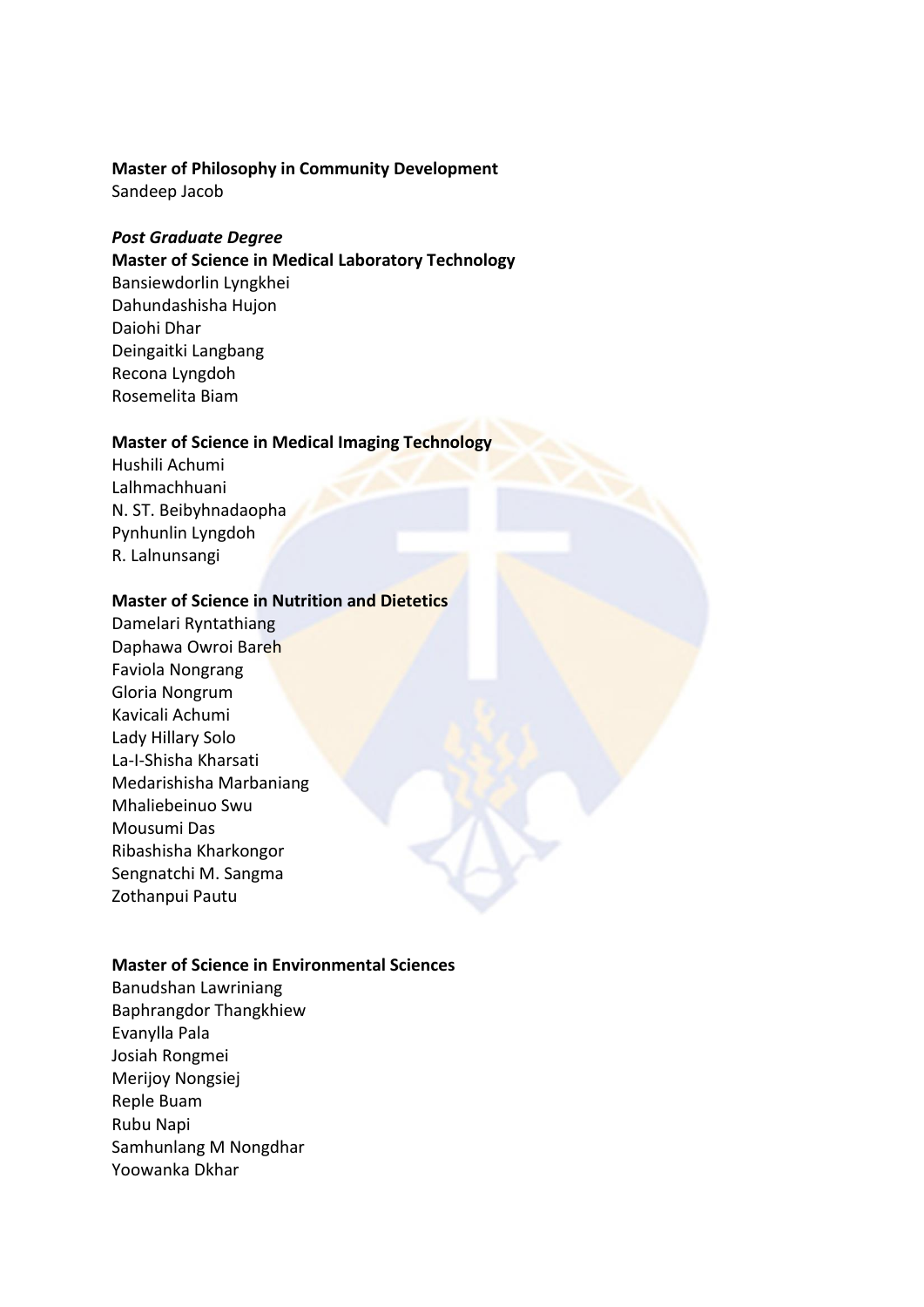#### **Master of Computer Applications**

7

Pyndapjingkmen Sohtun Rimiki Laloo Sujita Hajong

# **Master of Business Administration**

Marbudlang Syiemlieh Albert Feller Tlang Badakmen Rynjah Beth-Ezel Kirsty Kharsahnoh Celina T. Sangma Deimon Rymbai Evameaihun Lyngdoh Evapynsuk Syiemiong Ezekiel. L Nonglait Gideonison Gatphoh Ibadahunshisha Sohtun Insarishisha Kharkongor Karishma Kumari Kermiki Dkhar Labarious Gympad Luckystar Kharmawphlang Magdalene Khongdup Mebanniewnam Nongrum Nabam Sonu Rejoicy Iakai Ricky Nelson Marwein Sandeep Sing Iswary Sandhera R Marak Saritha Mathew Sawaka Warlarpih Shrotskit Suchiang Steffany Kharbudon Timothius Langrin Wanpura Pr Rabon Wanpynshngain Lang Khriam Wansharai Suting Wellborn Khongngain Wiki Surong Yangutuo Solo Zarina Pdiangarti Dkhar

#### **Master of Commerce**

Baniohkynti Rynghang Bethany Mawa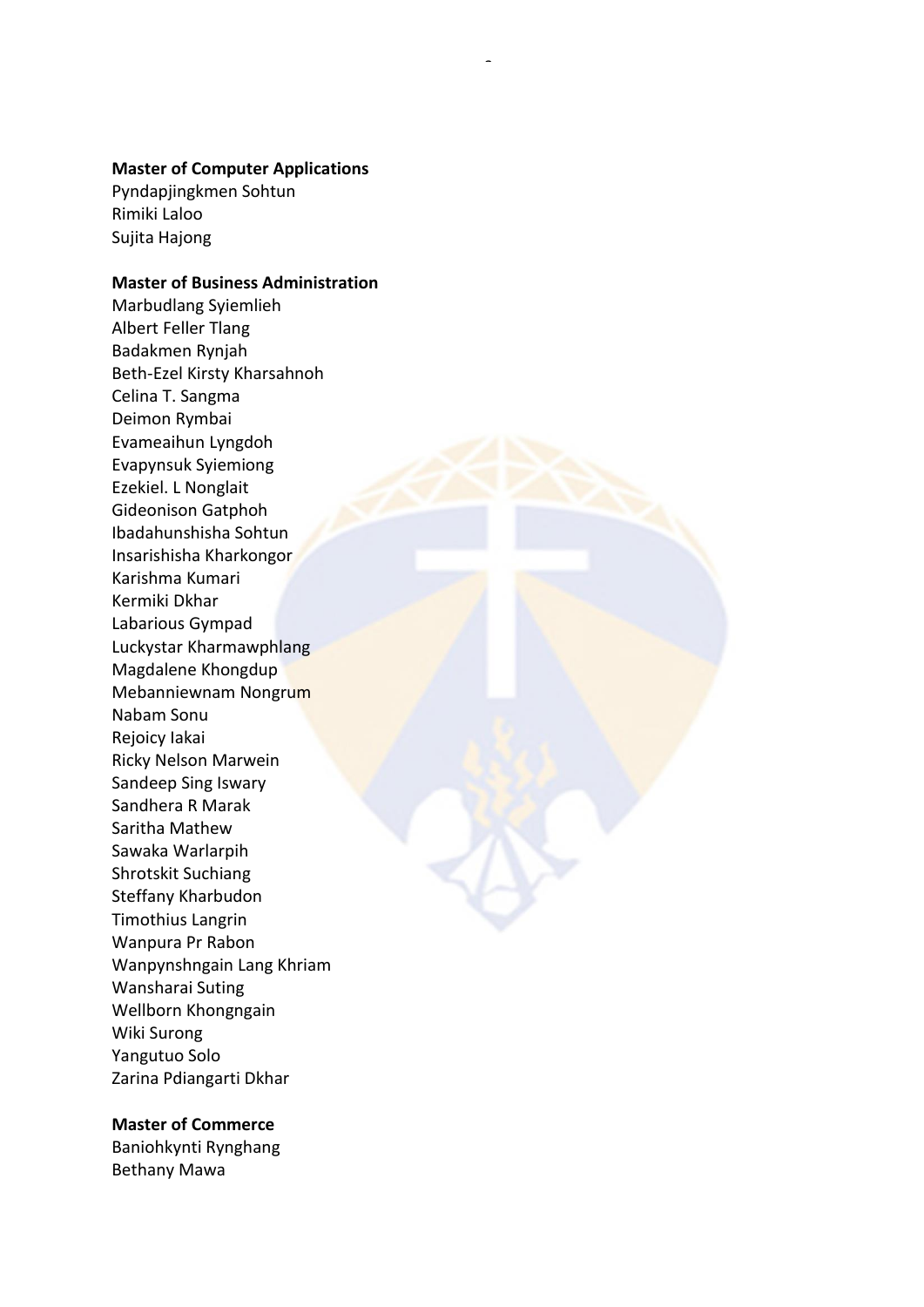Bian Chelchak A Sangma Dakini Siangshai Donborlang Kharumnuid Dondorlang Lyngdoh Nonglait Firstlyborn Thubru Kevilhoulie Kelio Manrikbirth M. Marak Optimist Sdor Pynhun Lytep Pynkhlainborlang Lyngdoh Mawphlang Raka Bongge M Sangma Ranisha Marwein Revellin Dkhar Sawariman Pohchen Shantimary Songthiang Sincerity Dhar Sonita L. Kynshi Yomeca Madur

# **Master of Arts in Economics**

Balana Dhar Dasakhi Challam Edelbert Syiemlieh Guangthuanliu Junisha M. Marak Riboklang Lyngdoh Ruthi Vanlalhruaii V.Lalnuchhungi

#### **Master of Arts in English**

Ahoji Chakma Charman J Sangma Dewki Limbu Eutinis Riangshiang Happyness Nongphod Jackius S. Sangma Junmerani Ch Marak Lalrinliana Chinzah Leana Grimchi CH Marak Mebanlumlang Marwein Ribha Sariang Solomon Kham Lal Siam

## **Master of Arts in English Literature**

Generous Rymbai Ibameda Phylla Kharkongor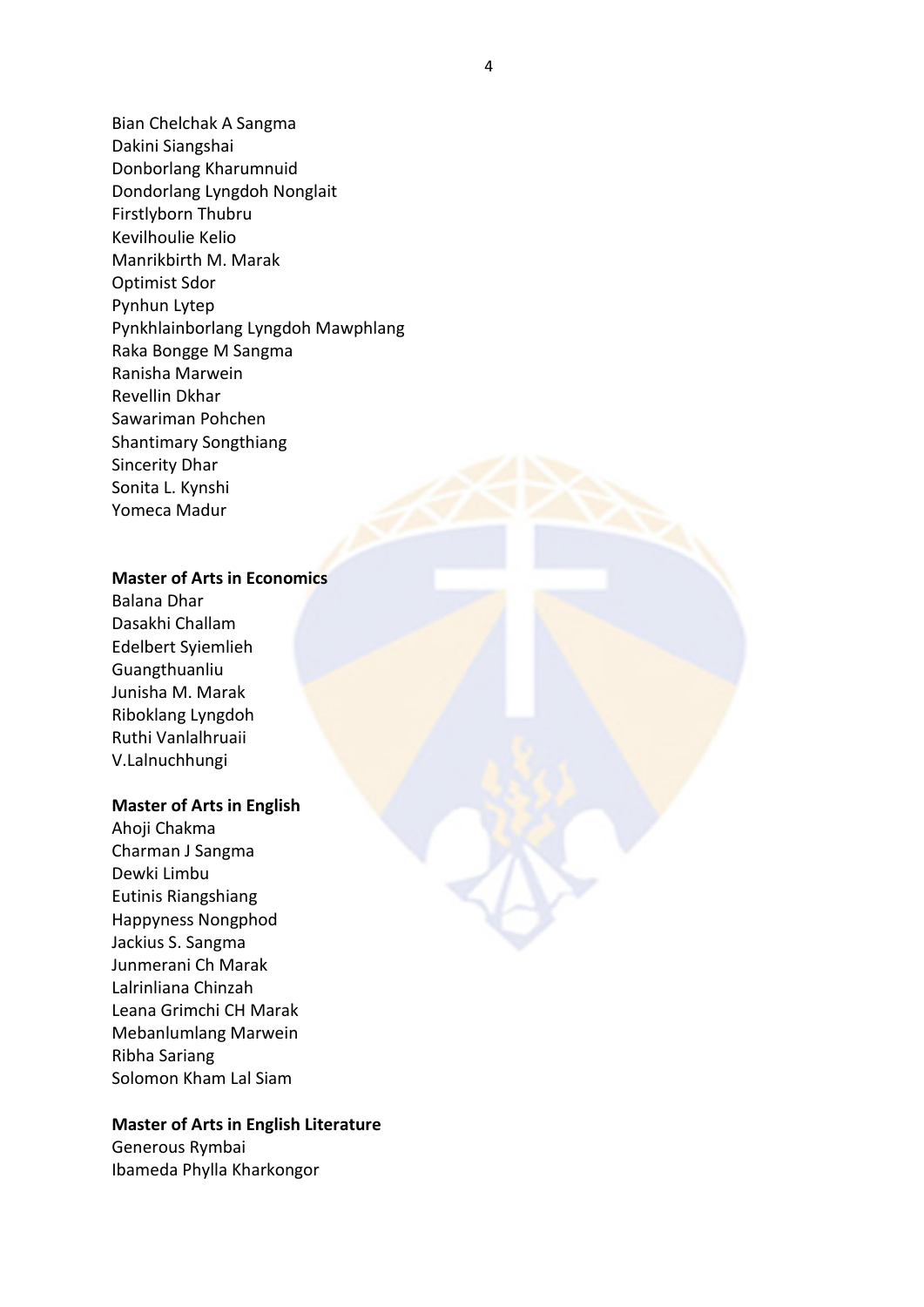Ibansumarlin Kshir Indaribhashisha Reenborn Lorita T. Humtsoe Magdiel Kharmawlong Thrisila Liting

## **Master of Arts in Environmental Studies**

Algore D Shira Bamelaai Wahlang Damelaai Wahlang Eleazer Mary Kyndiah Euphrasia Siangshai Joshua Metha Nilamroi Passah

# **Master of Arts in Music**

Greticia Kharjana Joseph Gonmei Rosy Valareen Nongrum Stefinia Wankmen Kurbah

# **Master of Arts in Nutrition and Health Education**

Jedida Thiek Luiza Mary Laloo Mary Lalnuntluong Pakhumate Philamon Nongrum Ponung Siram Tekatila T Chankilari

## **Master of Arts in Peace and Justice**

Adonname Roy Nongrum C.Vanlalvenhimi Nongmaithem Devan Singh Rangdi Chuilo Soboienla Longkumer Yinlum Chuilo

#### **Master of Tourism and Travel Management**

Aaron Sitlhou Dovilie Anthony Haripriya Samurailatpam Isaak Malsawmtluanga Jozenlo Tep Kazan Sentilong Kaping Lalthanmawii Liagi Tari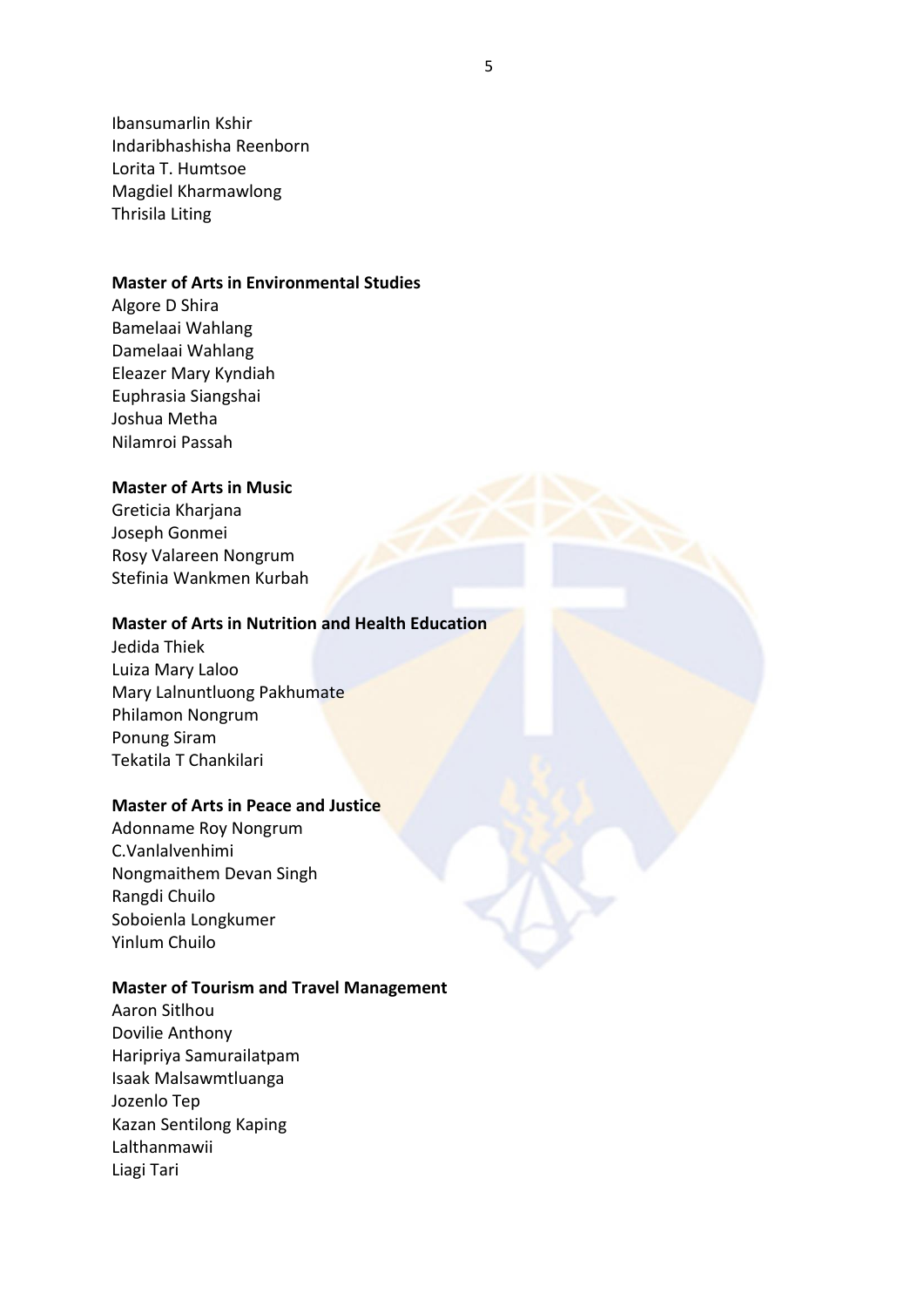Liza Fenny Kharumlong Rachel Zomalsawmi Ralte Tenzin Sangey

**Master of Science in Counselling Psychology**

A.Chinna Samy Yesuraj Abilash Christopher Abisha V. Aitilin Wanniang Ajay Kumar Ajaykumar Mangal Khalkho Akatoli Chishi Albert Ripca Roselin Anand Barkataki Anima Apeksha Sharma Arwakani Langbang Babitha R. Barnabas Christopher Prathap Stanley Beautlinrinju B Benjamin Lalrinhlua Beulah Susan Bianca Joseph Bibin Stephen Biju Thampi Bindu M Chalce Rodha Cherry Thong Daniel Prince David Merwin Prabahar E. Deepshika Janardhan Ditimon I Pohshna D'monty Ajay Anton Fancy Roi Bareh Felicia Crystal Rajan Gauri Timble Harshitha P Gowda Hemapriya.R Insiya Clyde Dsouza J. Jeba Singh Janice Priya Mascarenhas Jenisis S. Dkhar Jerlin Jeba D Jisha M Joshy K. Ramesh Karolin Susan Vellara Bose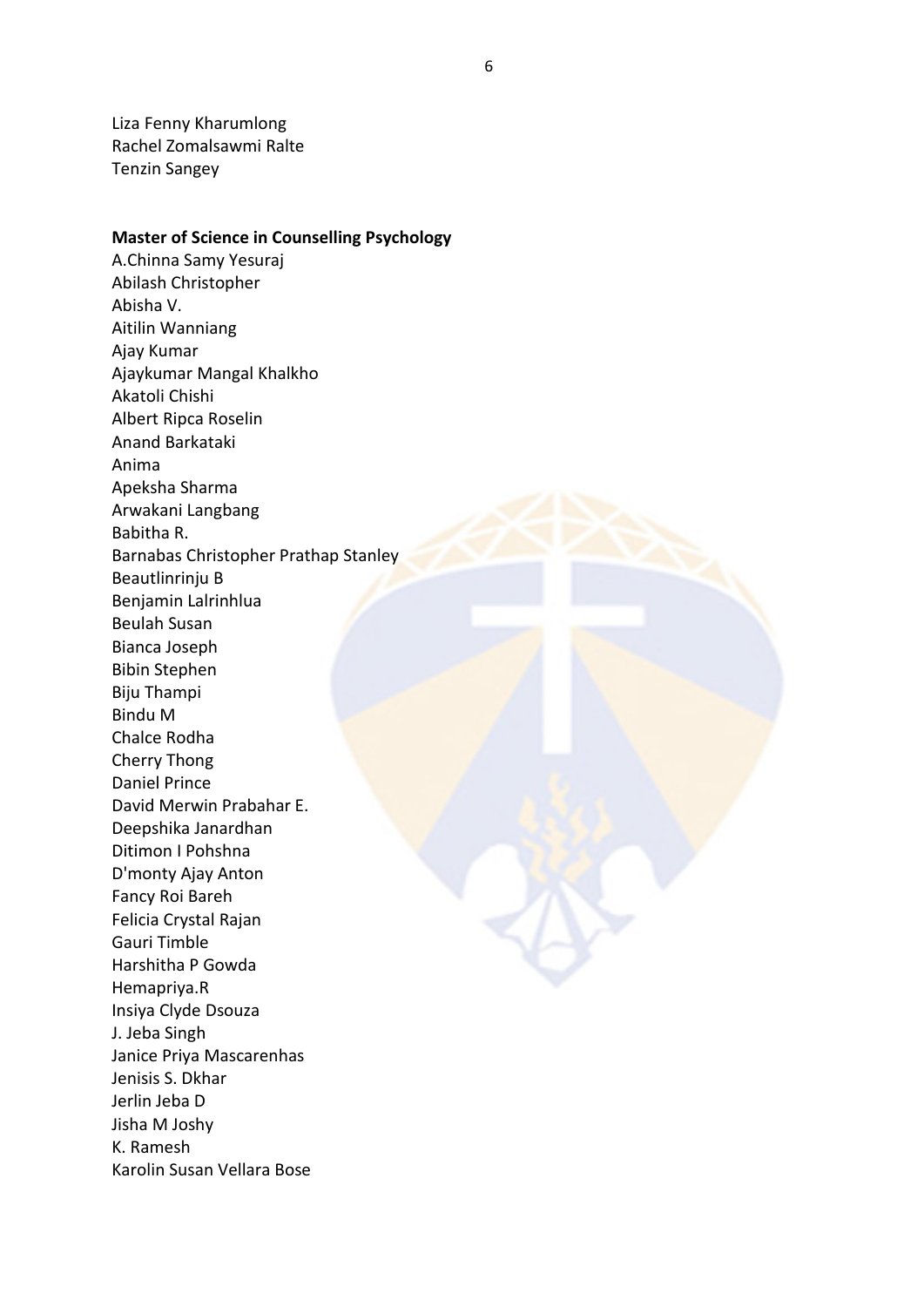Katherine Chen Shong Ha Kavya T C Kenn Jonathan Keren Jeba Shalom R Kesiya K. Mohan Kirtika Rathor Kitoholi Kughakoli T.Aye Lalruatsanga Libin Antony Lily Nirmal David Lincy Thomas M. Hausawmlal M. S Sri Kavya Mariya Indira R Mathew Puthumana Menevino Hozoyeh Mercy Matthew Minu Kurian Naga Vara Aswani Kumar Najeebul Hannan Namitha C Nandita Kochar Nayan Krishna Medhi Nili T.Chishi Nirajan Dewan Nirmal Karmakar Nishi Kirthi Navin Kumar P.Sunil Kumar Panmayo Vashum Paratwar Nayana Kapil Pavan M Srivatsa Philasing Vashum Prajna Priyadarshini Pathak Precilla Braggs Priti Punam Hembrom Rachi N Jain Raina Jose Rajitha Radhakrishnan Ramya Sambamurthy Raveena William RC vandiau Rekha Menon Rini Celesta R RL Alfina Anal S. Kamchila S. Vasantharasan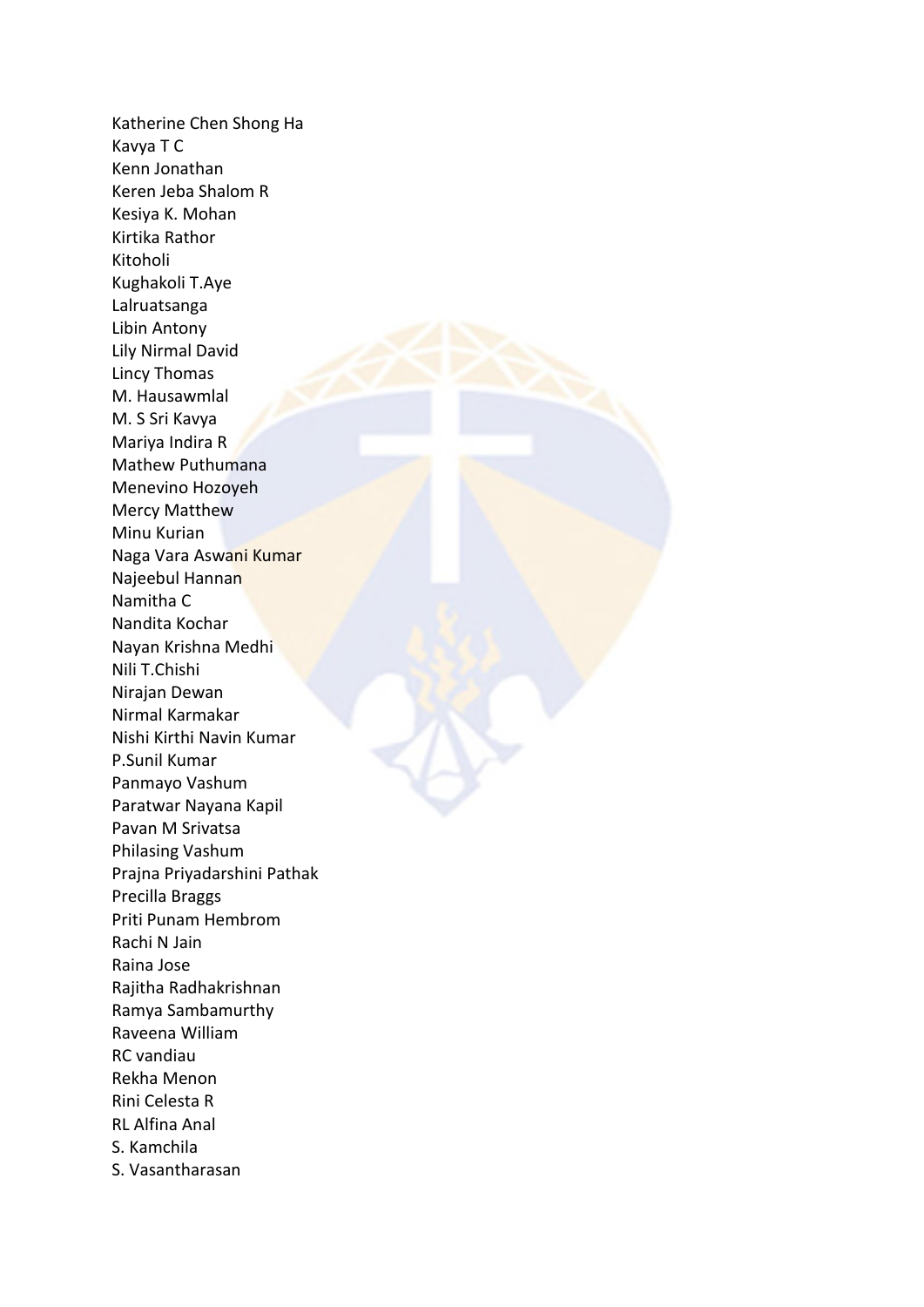Saiju Sam Sakthivelu Samuel K. Santosh .S Saphiwanbet War Satadru Poddar Satish Timothy Paul Seetha Belavadi Sekhar Banoth Seth Sagar Shainy.K.O Shibu Abraham Shinto Jacob Shraddha Chauhan Srijani Mishra Sunu S T. Wilson Vensar Raj Thomas Martin Titus P.T. Yarram Rani

# **Master of Social Work**

A.Lallawmzuali Ahomslay T Sangma B. Lalduhsangi Badawan Marbaniang Chrissy Nokrek Marak Durisha Kshiar Endil G Momin Eureca Voleen Tron Evadapbiang Suting Gitingsa A. Sangma Gracefull Wanniang Hamesha Nongsteng Iisharon Langbang Jacinda Lalruattluangi Johnson Dann Joimei Wangnao T. Juban Chyne K.Thanthuama Kekhrieselie Kelio Keltina M Sangma Kupborlang Kharbani L. Baom Phom Lalrinzuala Rokhum Lapynbiang Shadap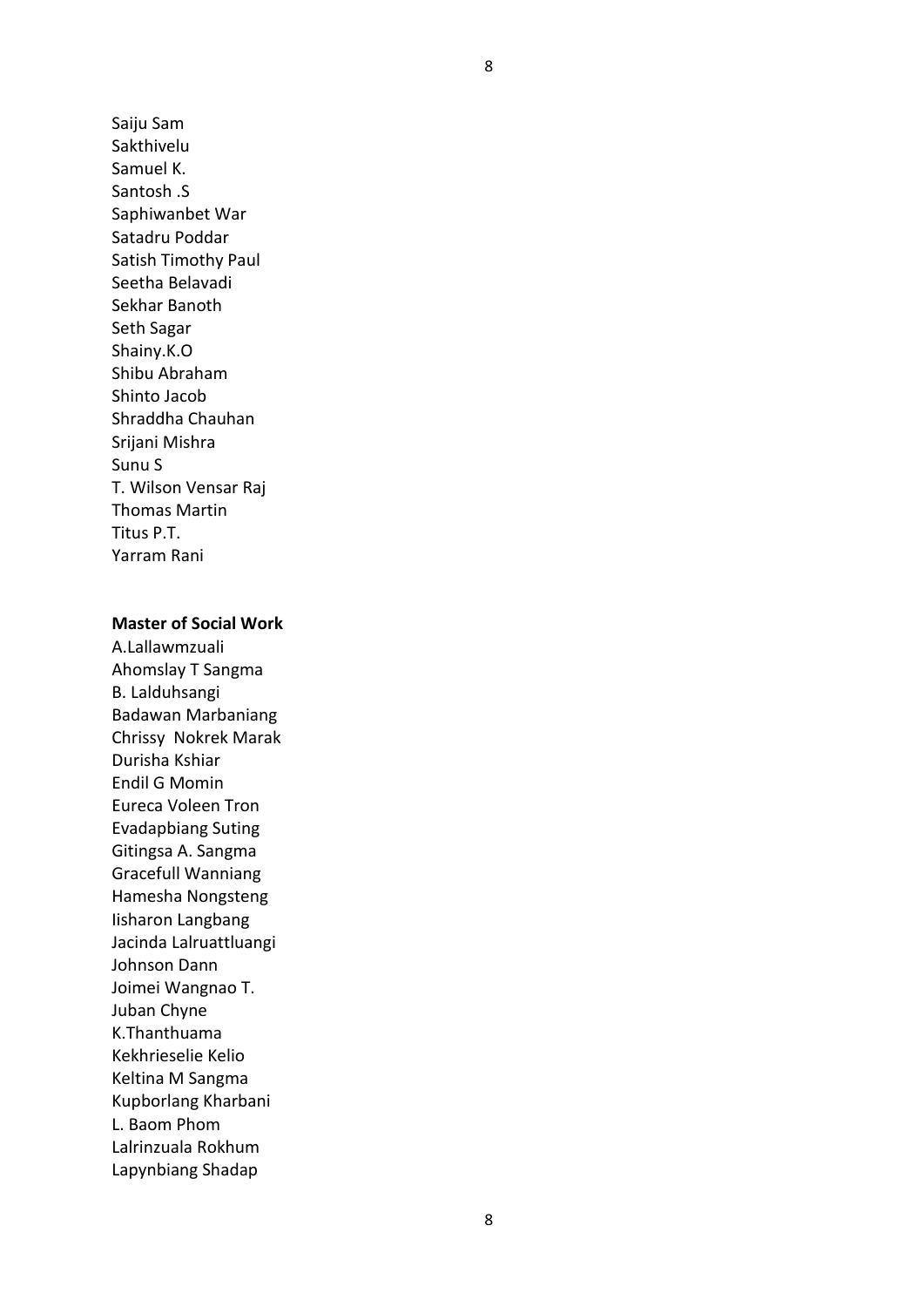Lettinlal Baite Magrita Rose Lyngdoh Medashanbor Biam Mhasivinuo Shuya Monalisa Lyngdoh Nongbri Monica R. Syiemlieh Ornella Vanessa Warjri PC. Lalkhawngaihi Potisni Khonglah Pynkhreh Nongtdu Raksrang K Sangma Reality Dkhar Rilangki Laloo Sapna Lingi Shanborlang Thangkhiew Shlurnessborn L.Nonglait Soky Dkhar Sumo Longshen Sweety Banu Priya R Sangma Tengsrang Ch Marak Thejavituo Liegise Tulbath B Marak Viena Mimbasa D. Shira Wakaru Muliar

#### **Master of Social Work in Medical and Psychiatry**

Abraham Kuruvilla Albin Tom Jibin Mathew Joji Johnson Sunny

#### **Master of Theology in Christian Counselling**

Lang Khan Chin Lankumzuk Ao Liviholi Z Chhophi Ping Lawrence Joyson Swerson Syrti Tunellia M. Marak Viloli A Zhimomi W.Mansha Yimsurenla B. Walling Zhopota Rhakho

## **Master of Public Health**

Almatchi CH Marak Dr. Easter Gift Tariang Pajat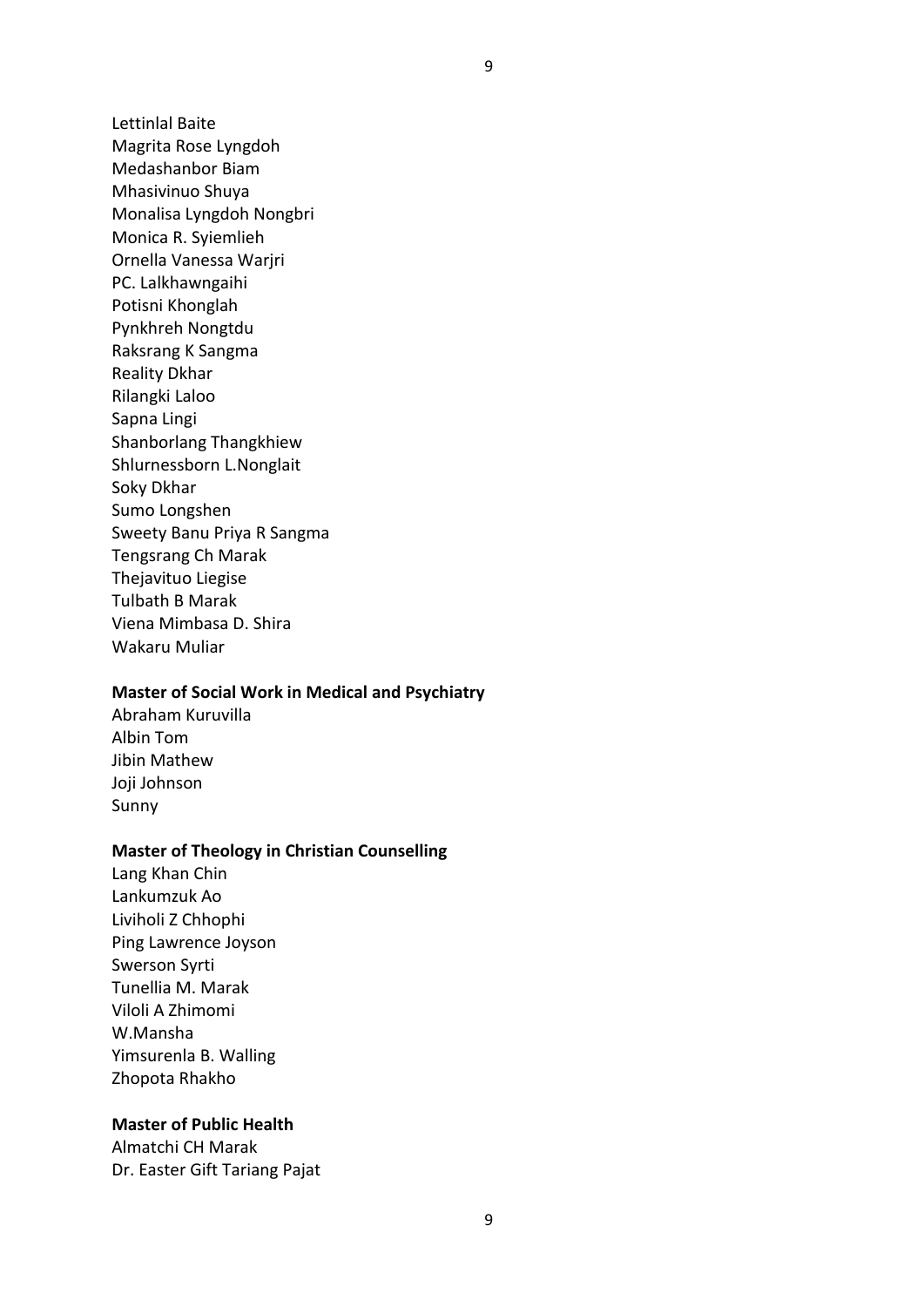Dr. Juhhi Dhar Dr. Kuru Kania Dr. Moami M Marak Dr. Noverina M. Marak Dr. Pallavi Dutta Dr. Pynkhambor P.Lyngdoh Dr. Valerie Thangkhiew Dr. Victoria Grikchi Tariang Momin Geniallity Shylla Olivia Mazumder

#### **Master of Optometry**

Ciin Hoih Kim Khevono Thorie Lalrinchhani Kullai Marina Lalnuntlawmi Niboli K Achumi Vanlalropari

## **Master of Arts in Family Life Education**

Ann George Ann Jobin Mathew Eben Abraham Ebinezer Paul P. Godly Koshy Raju Pritham Ravindra Kasabe Relly Mary Koshy Remya Alex Steffi Peter Stilla Spencer Y. Lizzy Bai

## **Master of Divinity**

Chingkei Konya Konyak Vung Suan Mang

# **Master of Arts in Christian Leadership**

Chewang Pinto Lachungpa Naveen Raj T. S Sagayadoss.S Siva Mortha

## *Post Graduate Diploma Degree*

**Post Graduate Diploma In Family & Marriage Counseling**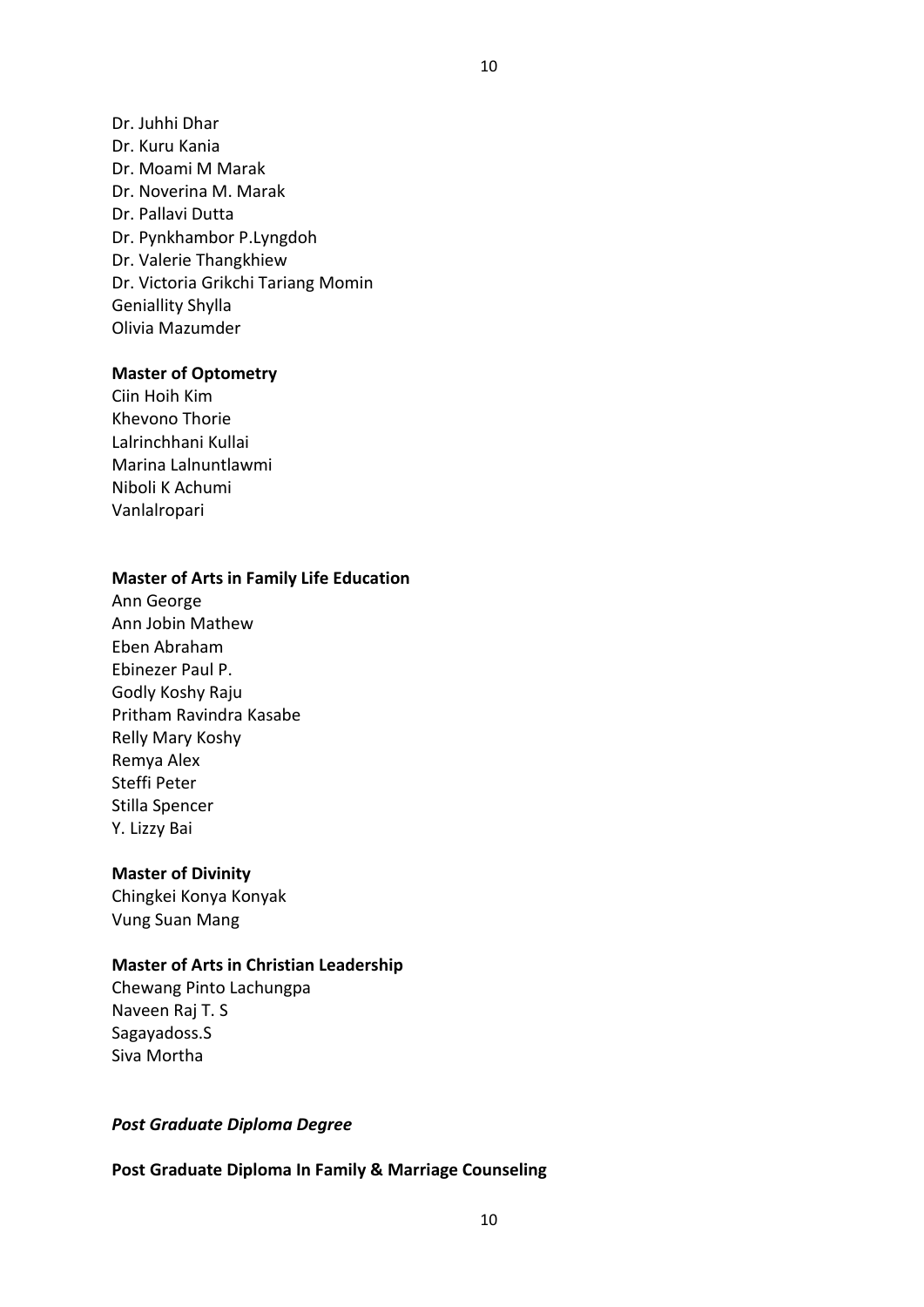Jissy Jibu Joby Thomas Lanurenla Sor Priya Job Joy Rohan Kamath Rufus E Paul Santosh Kumar N

## **Post Graduate Diploma in Indigenous Studies**

Lamkhohen Doungel Mangcha Haokip Mangminthang Haokip T Stephen Thangminlun Vaiphei

## *Under Graduate Degree*

**Bachelor of Science in Medical Laboratory Technology**

Baiainehshisha Kharsahnoh Baiasuklang L. Lyngkhoi Beforwell Shylla Dawansuk Kharsahnoh Dinaldi Sumer Duangailu Phaomei Fervency Nongrum Ihunlang Kharkongor Johnson Pathaw Laribha Sapuh Manledakaru Pyrbot Marbhalin Synrem Medasbun Mathias S Suting Nancy Kharkamni R. Zomuansiami Rishabanhun Massar Sanda Jingield Kharngi Seven Myria Thuam Thian Muan

## **Bachelor of Science in Medical Imaging Technology**

Anie Kharbani Balarisha L. Marshillong Bonneyson Shangdiar Dapdorjon S. Passah Emitredakani Kyndait Heli May Leitanthem Keilash Singh Nazareen Lyngdoh Tron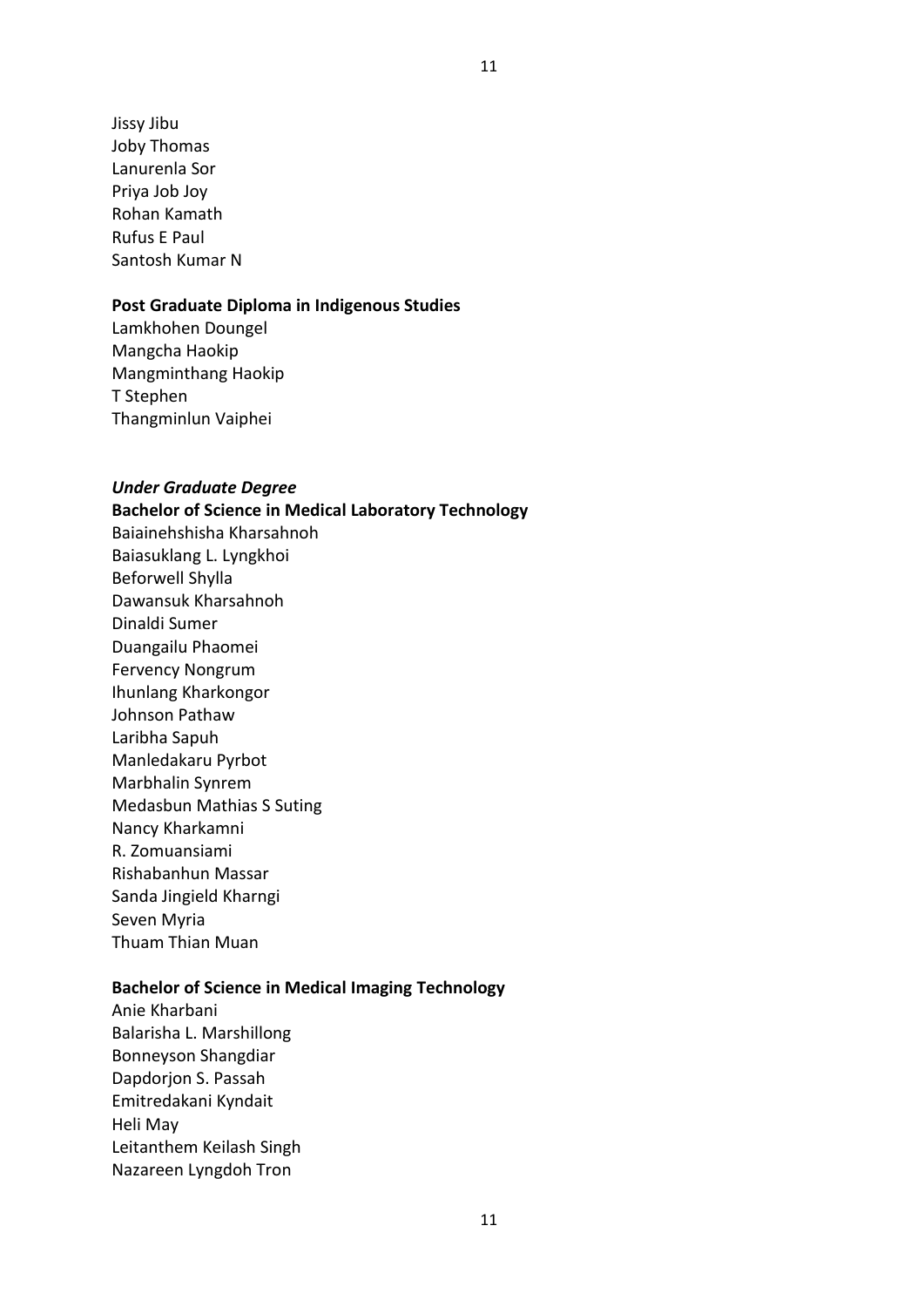Ridalin Sylliang Wealthyland Sohkhlet Yin Yin May

#### **Bachelor of Science in Surgical Technology**

Chisri Rimjhim Jambil Ridahun Jitem Salansar Kynjing

# **Bachelor of Science in Physician Assistant**

Dariskhemlang Pyngrope Karishma Borah Mandawainia Sungoh Sawanthiang Nongsiej Sheena Darwin

#### **Bachelor of Science in Food Science and Nutrition**

Aimeka S. Hynniewta Loli Athini Sanjana Mariamei Sukkynjai Suchiang Wanlana Suiam

# **Bachelor of Arts Nutrition and Health Education**

Banlamlynti Lamare Daphibanbet Byrsat Deinaphi Shisha Rumnong Deiyoomaia Kharpuri Rebecca Mawthoh Ripaya Chyrmang Wanpynshailang Bang Willbedew Laloo

## **Bachelor of Computer Applications (Web**

**Technology)** Geetashri Barman Glenbert Shadap Kitboklang Umsong Lalrem Lian B.Tlung Ronnie Pyngrope Taru Chada Visesa Sesa

## **Bachelor of Computer Applications (Hardware and Networking)**

Banlumlang Thabah Brucedickenson Thabah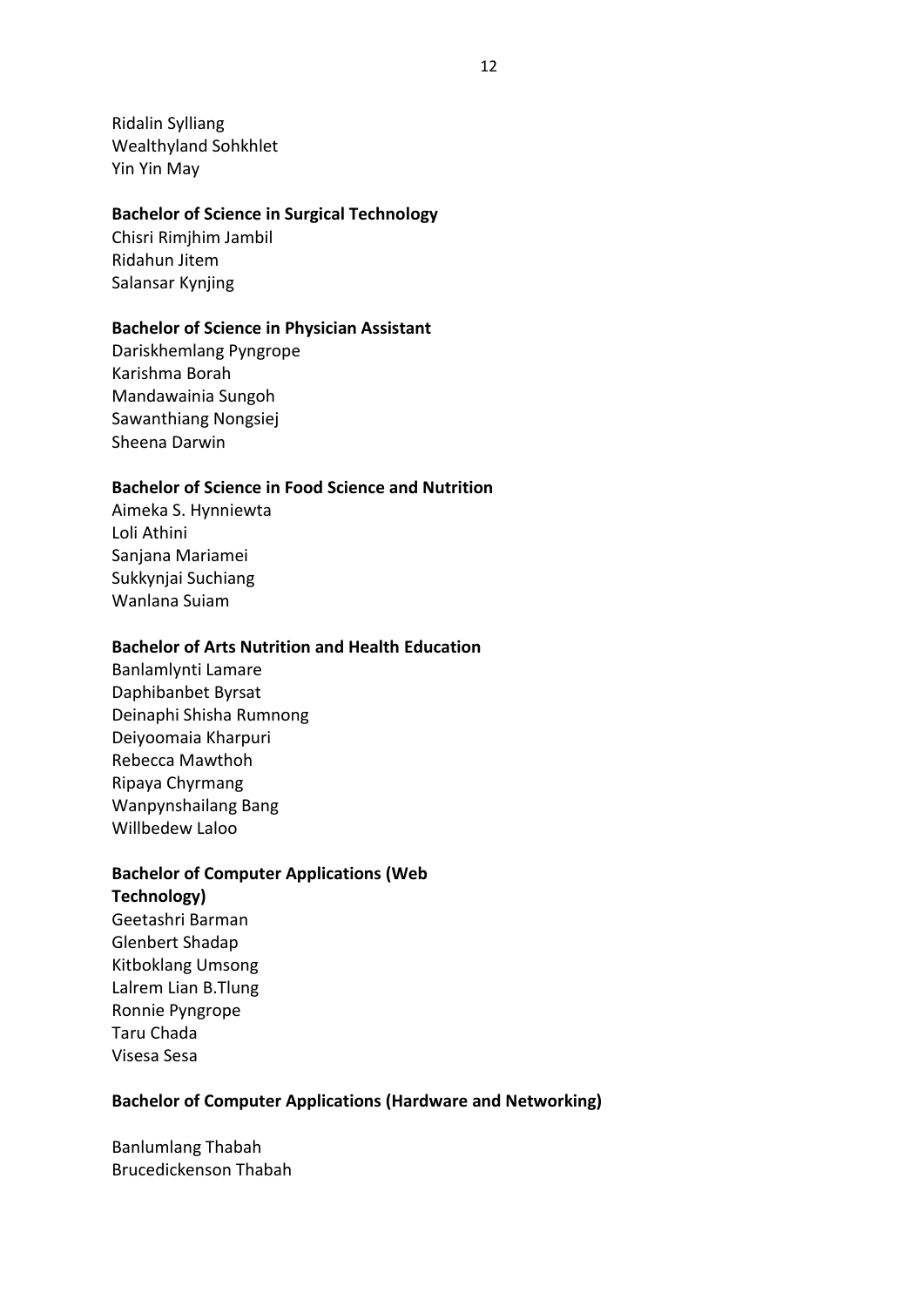Careful Dkhar

Chotelal Gupta

Damaphishisha Gatphoh

Daphinia Langstieh

Ferdinand Lyngdoh Mawphlang

Embhahlang Roberts Rymbai

Harrison Jyrwa

Ibadarishisha Lyngdoh

Jovinald Paliar

Osmon Son Sukhlain

Poibait Lyngdoh

Rebecca Marbaniang

Shijin Egnatious Turhamran Swer

**Bachelor of Computer Applications**

Agasa Ranggam D Sangma Bestilla Manda Sangma

Sonanisa A Momin

Sovalline K Marak

# **Bachelor of Business Administration**

Andrew Mujai Bhatam Kharbuli Breiningstar Wanniang Cleofast L. Nonglait Da-U-Rang Suchiang Festing Roy Tang Gwalonyu Lorin Heguiyirangbe Jonathan Synnah K. Dawcha Kevikhriezo Shüya Lungcuraile Kenn Marbiangboklang Syiemiong Nabam Nakap Namrhen R. Pohshna Neville Umdor Nungsangtoba Sentimoa Ao Sirak A. Sangma Tana Kamin Temsuyanger Jamir Tucunu Yeptho Wanteibor Gaulbert Kharmih Yiabanskhem Ryndong

## **Bachelor of Arts in Environmental Studies**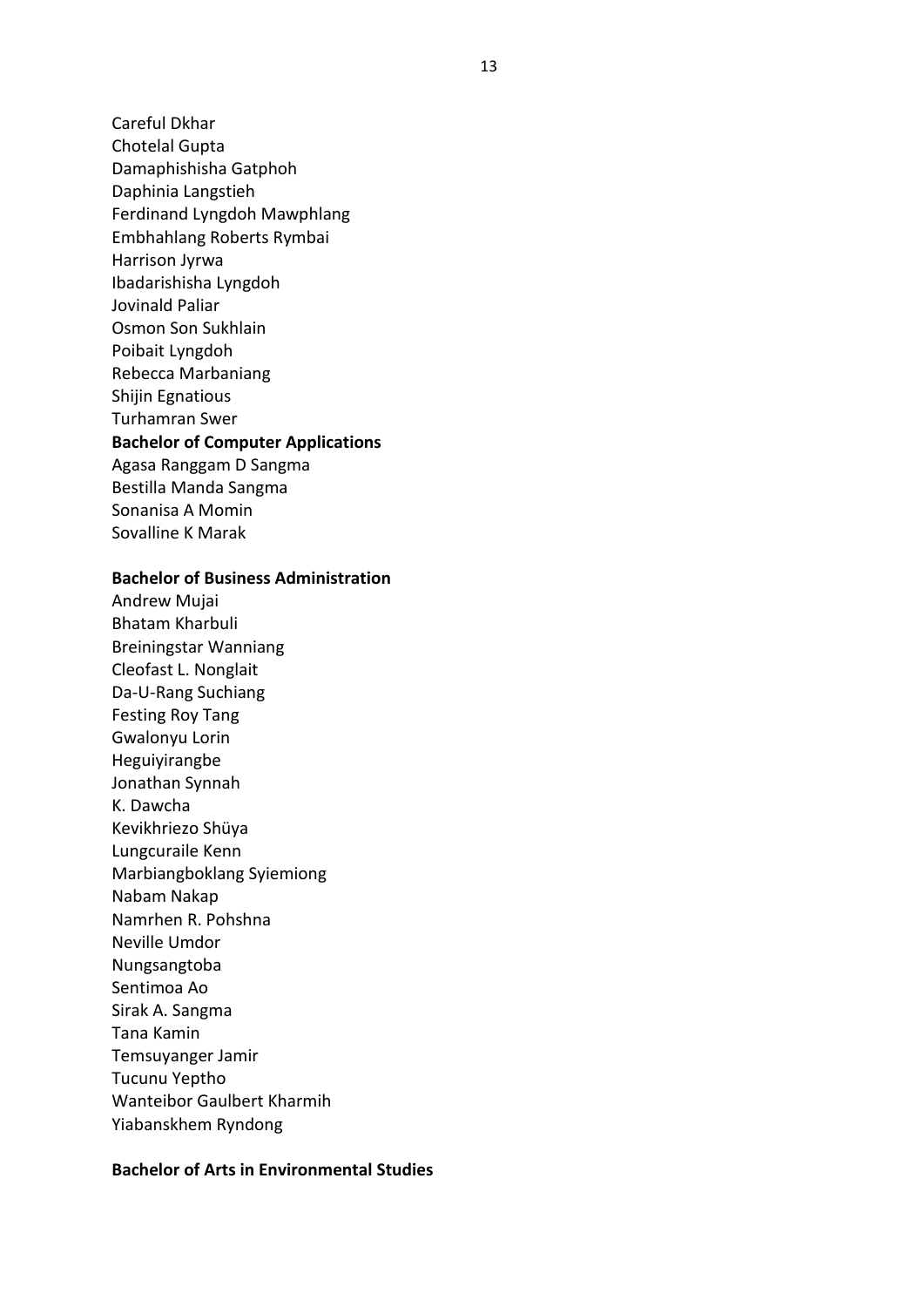B. Zomuanpuia Joshua Kharbuli Joshua L. Haokip Riakor Surong Ridiam Lakashiang

#### **Bachelor of Arts in Music**

Balajied Shynnam Sutnga Baiasuk Wankhar Daphibansara Lyngkhoi David Malsawmtluanga Gyamar Tama Hismighty Sword Umdor Kiriachi Rangkau Matti Kordor Lamin Megan Fiona Singh Nabam Tadh Ngayin Sangkhro P Mavatmi Jajo Supa Rebecca S Pala V.Shiveine Duo

#### **Bachelor of Science in Psychology**

Andy Nelson Warjri Angeline V. Assumi Ankita Paul Aveyoovenna H. Lyngskor Banisha Rymbai Banisha Sophia Khonglah Kharkongor Benevolency Lynshing Blessimai Nongrum Cheryl Linda Ryntathiang Cordially Wahlang Cynthia Lydia Marbaniang Dahina Pde Darihun Hoojon Elvira Lyngdoh Mawnai Ferisha Pyngrope Fili Iada S. Hynniewta Florida Mukhim Graceful Nongtdu Ibalajop Kurkalang Lahunshisha Sutnga Lutsülü Chiero Marseillis Pohlong Maya Ika Lamar Merennok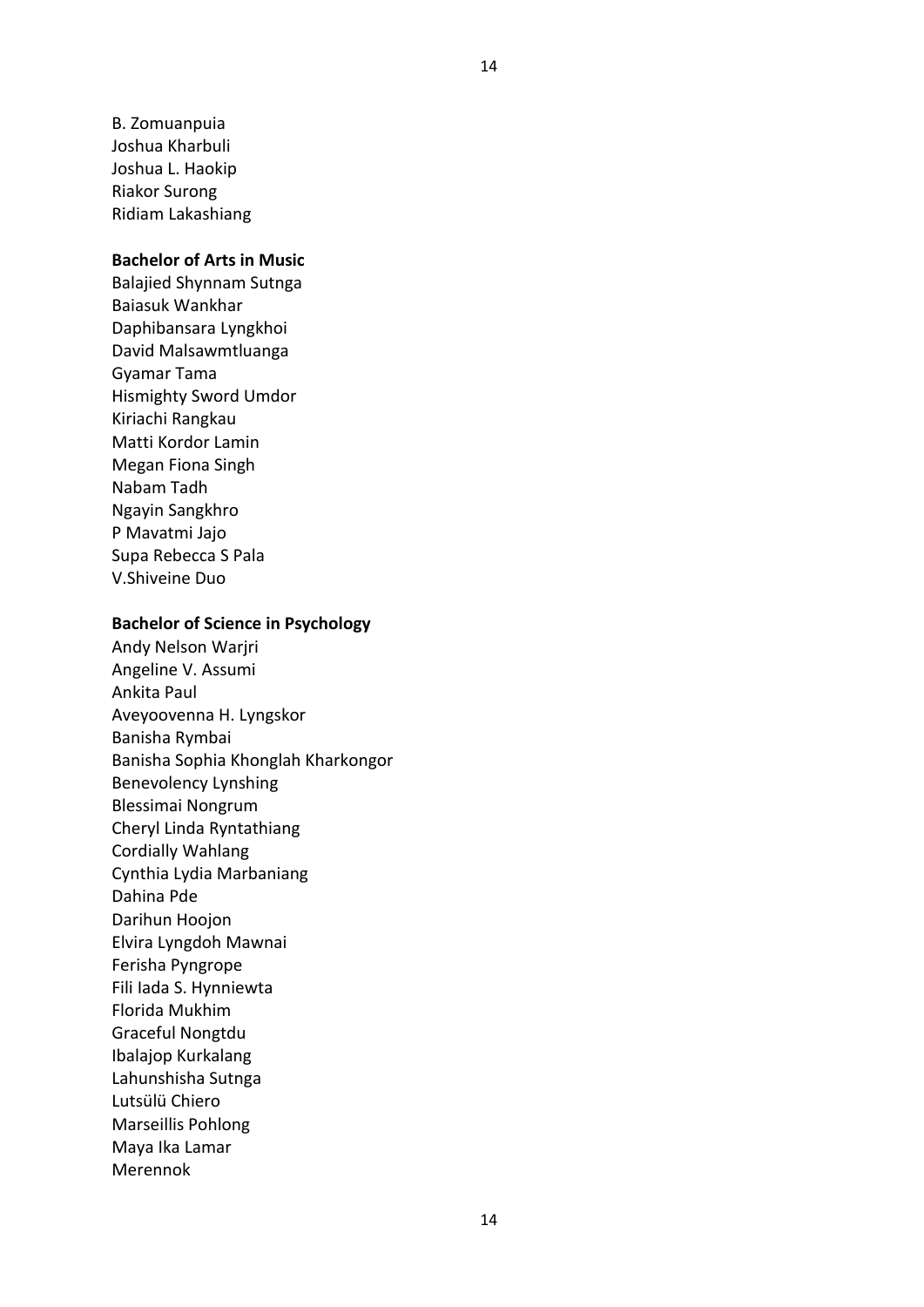Naphilakyntiew Pathaw Newcy Ratan Ngokhipingia Azyu Osaphi Rapsang P. Wailad Christine Hadem Phibahun Mawrie Pintu A Nongthambam Rachel Zumvü Rebacca Marwein Reginia Pajuh Richwadaka Kma Ritngenshisha Mawthoh Rosalina Kharshandi Rovikhono Savino Saphi Pyntngen Dkhar Sindhu .N Vanlalengi Vizosünu Sophie Zarabeni Ezung

#### **Bachelor of Science in Environmental Science**

Abdur Rafi Khondaker Chinaoso Siro Hope N. Sangma

#### **Bachelor of Social Work**

Aidakmenlang Nongphud Airisha M Sangma Amoora Mirsada R. Marak Arba Thousand R Marak Arlo Chigan K Sangma Balto Tangsal I Sangma Belsheba Mylliemngap Bibi Pdahkasiej Bilbera Ryntathiang Bonchi D Shira Bronysilgra B Marak Carl Brendan S Marak Chegra A Sangma Chelsea Chyrmang Chivelrylang Thabah Dafibanroi Kharshiing Desrame Dalbot Shira Dolrich Sukhlain Emidahun Sariang Eva Doreenica Kharkongor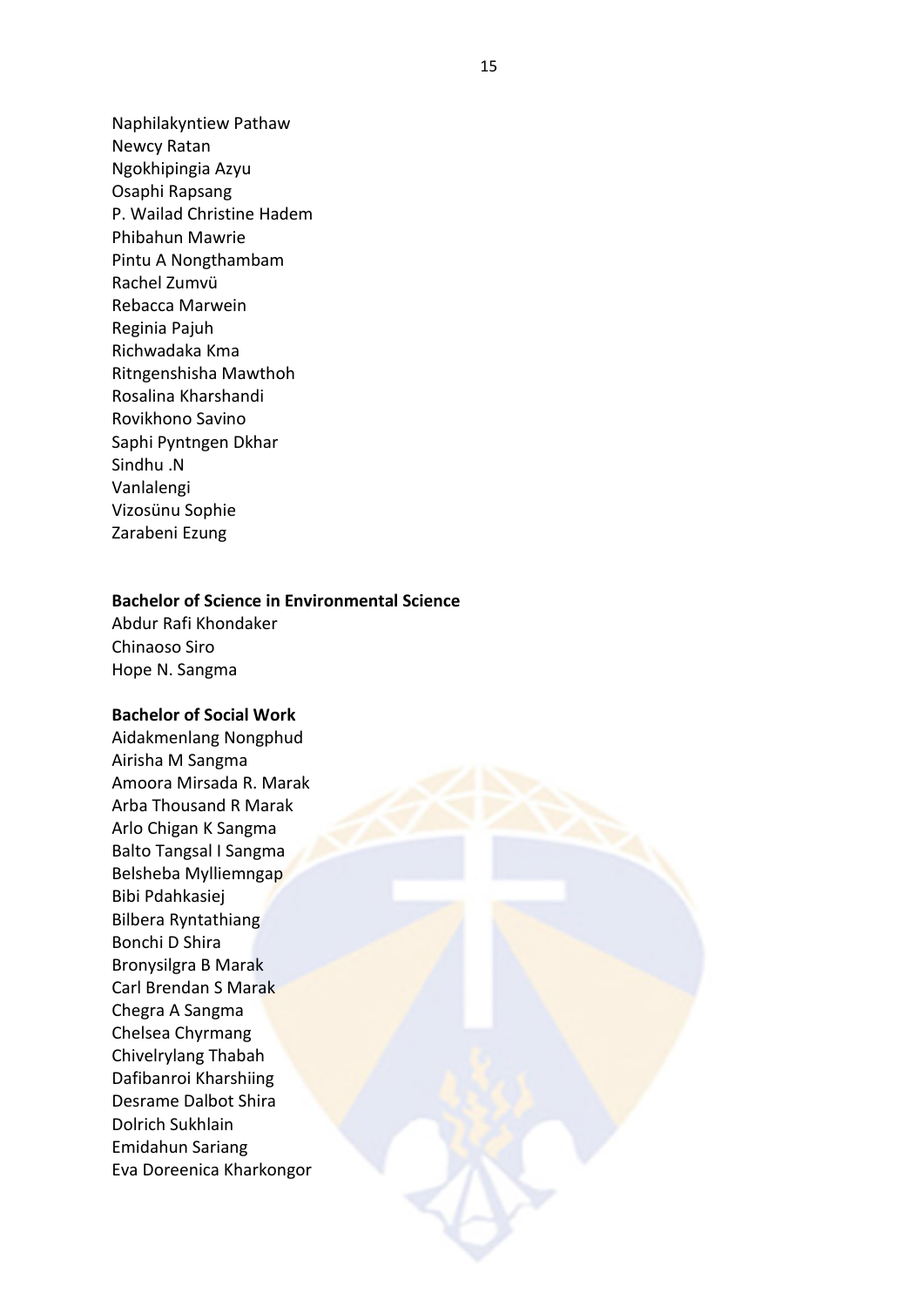Gracefulness Dkhar Iashanlang K. Nongkhlaw Iba Jyrwa Ibalisha Lyngdoh Inato Z. Chhophi Jenia Debbarma Jennifer Rosalya T. Sangma Jennyca Lyngdoh Justice Paul Lyngdoh Lomi Chophi Luncy Queena A Sangma Maiantilin Nengnong Mandahaka Ymbon Marbianglang Rynjah Mima Ch Marak Moses Ch Marak Nathaniel P. Kharkongor Nida Ioh Ika Syrti Noksera M Sangma Pringprang D. Sangma Pynjanailang I. Chulet Riabakin Khonglah Ringmonmi Suchiang Ritiwakor Lyngdoh Ruhipaia Lapasam Rympeinylla Dhar Saolin B Marak Saphilarisha Rymbai Sengrikchi B. Sangma Sevenstar Wardkhar Sofai Tayang Tanami Bakshaka Tangchurak Ch. Marak Tinubel K Sangma Tracy R. Marak Winaki Anjela Lanong

#### **Bachelor of Tourism and Travel Management**

Adriana Liza Suting Andy Son War Balarilin Lyngdoh Nonglait Bapyntngen Lileosa Kharsati Cindy Khongnohbeh Eliazeung Meru Febronia Effie Pajat Hababiangki Biam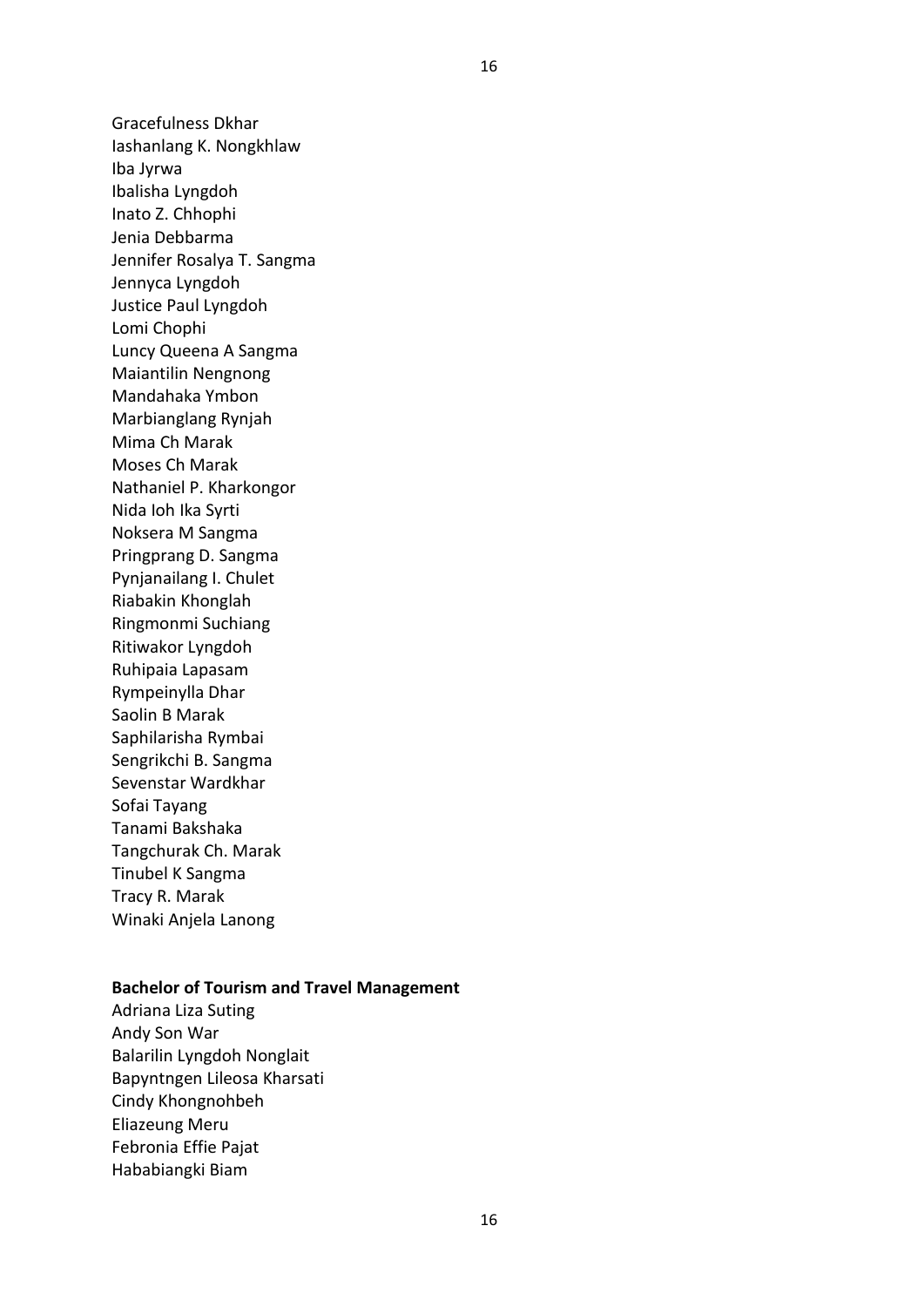Iakyrmenhaka Suting Iasanlang Simon Kharlukhi Kholi Richard Marjoeri Ibalapdiang. Bang Mebanseinam Joseph Badwar Pynshaitbor Kyndait Runsing Lyting Rusmery L Lyngkhoi Sentsulo Odyuo Teinamshai Thangkhiew Varrienia Liza Dann Yurchanphy Raikhan

#### **Bachelor of Optometry**

Bakyntiew Shisha Lyngwa Betichemtan S Chang Diethonuo Metha Eusevia Susngi Jochebet Khonglam Juphika Mawlein Keneibei-u Rupre-o Pynbiangdorlang Sun Shailindaris Lyngdoh Lyngkhoi Sometnaro A Chang

#### **Bachelor of Fine Arts in Digital Design (Game Art)**

Aby Rony Adarsh Patil Aditya Kumar Saini Ajitesh Chaudhary Ananthu K K Aniruddh Dixit Anshul Gupta Danish Ahmed Gaurav Rajesh Jai Srivastava Jay Sharma Joshua Thomas Milan K Mathew Minaketan Oinam Mysie Matilda Pereira Narayan Panicker Prateek Sharma Rahul Satish Patkar Rakshith V Prakash Rishab Bhattacharjee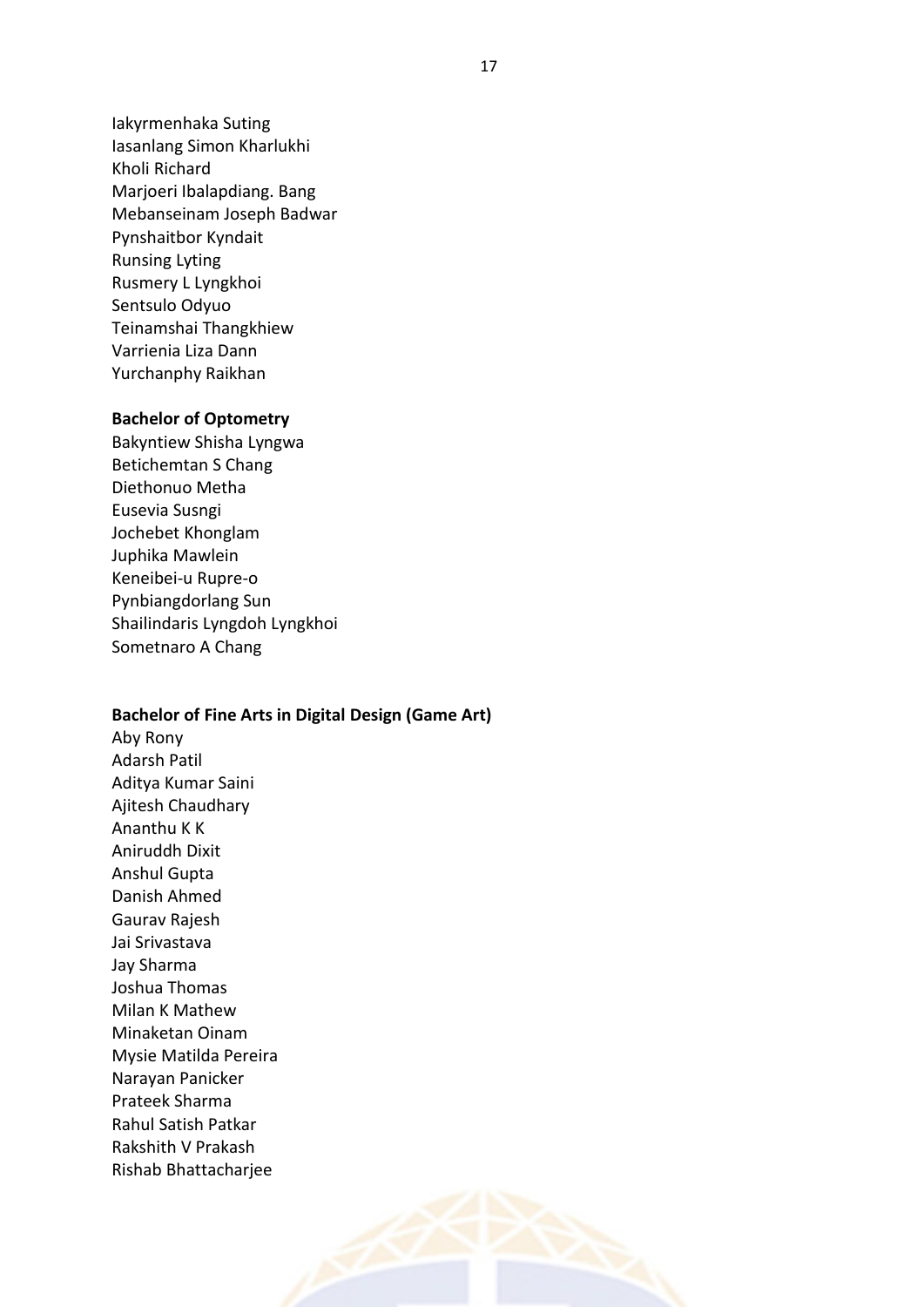Roshan R Sidharth P P Sourabh Singh Bist Sukomal Pattnaik Thepfusanyunuo Tracy Suohu Vivek Anand Balaji

## *Diploma degree*

# **Diploma in Medical Laboratory Technology**

Dahunlang Bamon Daiana Wankhar Daoowanchwa Lamare Daribha Mynsong Donbok Dkhar Evangelin Mawrie Faithful Waiting Warlarpih Felicia Khongphai Forme Pohsnem Ialamki Tyngkan Ibajanai Thangkhiew Ilariti Rynjah Jennyfer Khongshling Ladianghunsiewdor Marwein Larisuk Nongspung Laxmi Challam Mebajuri Lyngdoh Mebalyne Nongkynrih Mebanshanlang Khar Mawlong Mebarihun Khongphai Memorial Pyngrope Phrangsngi Swer Phriang Myntlang Relancy Kharumnuid Rikmenlang Mawroh Rimaya Lawai

#### **Diploma in Medical Imaging Technology**

Bilis Bareh Damutchwa I Shylla Lamphrangmiki Lapasam Manhakani S. Dkhar Mejolika Lamurong Rimidaka Biam